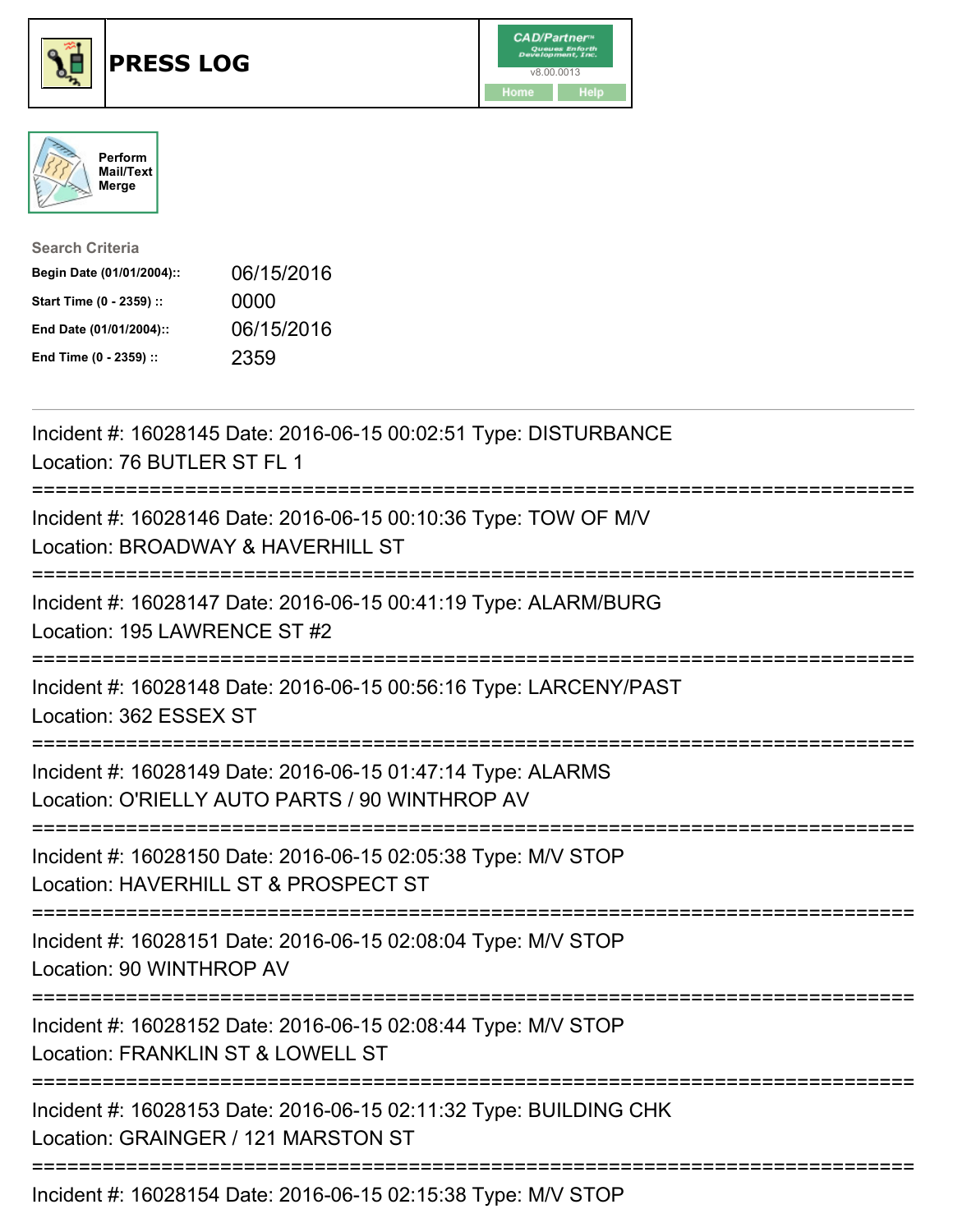| Location: MYRTLE ST & WILLOW ST                                                                                                     |
|-------------------------------------------------------------------------------------------------------------------------------------|
| Incident #: 16028155 Date: 2016-06-15 02:16:09 Type: M/V STOP<br>Location: HAVERHILL ST & WEST ST<br>:======================        |
| Incident #: 16028156 Date: 2016-06-15 02:17:01 Type: CK WELL BEING<br><b>Location: EVERETT ST</b>                                   |
| Incident #: 16028157 Date: 2016-06-15 02:58:18 Type: BUILDING CHK<br>Location: 8 S BROADWAY                                         |
| Incident #: 16028158 Date: 2016-06-15 03:09:32 Type: BUILDING CHK<br>Location: YOKOHAMA JAPANESE STEAK HOUSE / 313 S BROADWAY       |
| Incident #: 16028159 Date: 2016-06-15 03:11:44 Type: M/V STOP<br>Location: 2 INMAN ST                                               |
| Incident #: 16028160 Date: 2016-06-15 03:12:51 Type: BUILDING CHK<br>Location: 251 BROADWAY                                         |
| ===========================<br>Incident #: 16028161 Date: 2016-06-15 03:24:44 Type: M/V STOP<br>Location: HAVERHILL ST & JACKSON ST |
| Incident #: 16028162 Date: 2016-06-15 03:25:13 Type: BUILDING CHK<br>Location: EUROPEAN MOTORS / 314 S BROADWAY                     |
| Incident #: 16028164 Date: 2016-06-15 03:28:56 Type: M/V STOP<br>Location: GARDEN ST & UNION ST                                     |
| Incident #: 16028163 Date: 2016-06-15 03:29:05 Type: BUILDING CHK<br>Location: HENRY JEWLERS / 77 ESSEX ST                          |
| Incident #: 16028165 Date: 2016-06-15 03:33:26 Type: BUILDING CHK<br>Location: 15 UNION ST                                          |
| Incident #: 16028166 Date: 2016-06-15 03:34:29 Type: M/V STOP<br>Location: COMMON ST & UNION ST                                     |
| Incident #: 16028167 Date: 2016-06-15 03:35:02 Type: M/V STOP<br>Location: BROADWAY & HAVERHILL ST                                  |
| Incident #: 16028168 Date: 2016-06-15 03:35:33 Type: BUILDING CHK                                                                   |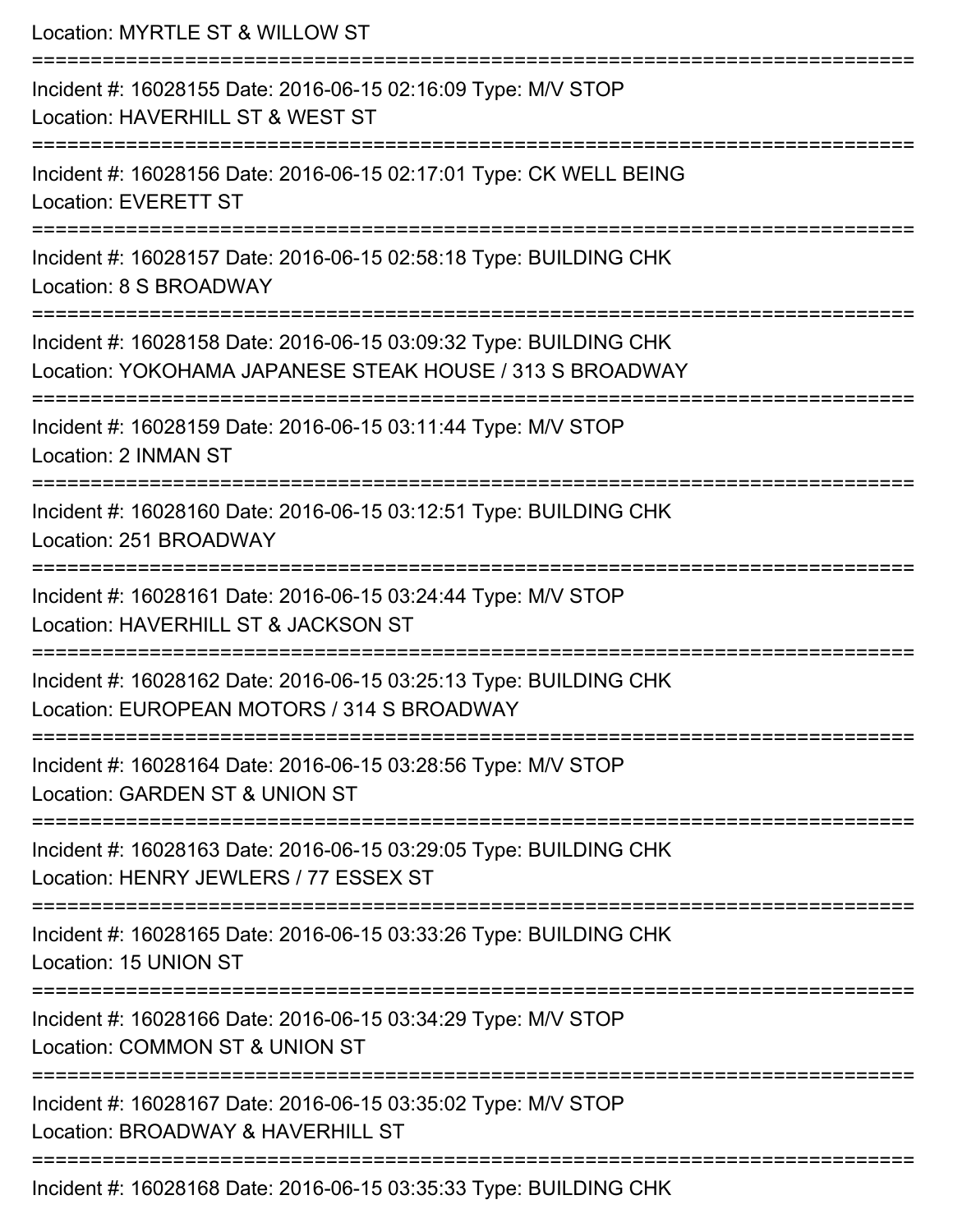| Incident #: 16028169 Date: 2016-06-15 03:55:13 Type: BUILDING CHK<br>Location: 104 GLENN ST                          |
|----------------------------------------------------------------------------------------------------------------------|
| Incident #: 16028170 Date: 2016-06-15 04:00:38 Type: M/V STOP<br>Location: ESSEX ST & HAMPSHIRE ST                   |
| Incident #: 16028171 Date: 2016-06-15 04:03:17 Type: BUILDING CHK<br>Location: 65 MERRIMACK ST                       |
| Incident #: 16028172 Date: 2016-06-15 04:10:12 Type: BUILDING CHK<br>Location: BROADWAY LIQUORS / 434 BROADWAY       |
| Incident #: 16028173 Date: 2016-06-15 04:30:41 Type: BUILDING CHK<br>Location: 1 PARKER STREET COMPANY / 1 PARKER ST |
| Incident #: 16028174 Date: 2016-06-15 05:01:00 Type: DRUG OVERDOSE<br>Location: 67 CEDAR ST                          |
| Incident #: 16028175 Date: 2016-06-15 07:07:19 Type: PARK & WALK<br>Location: BROADWAY & HAVERHILL ST                |
| Incident #: 16028177 Date: 2016-06-15 07:31:37 Type: M/V STOP<br>Location: ESSEX ST & FRANKLIN ST                    |
| Incident #: 16028176 Date: 2016-06-15 07:32:02 Type: COURT TIME<br>Location: SALEM SUPERIOR / null                   |
| Incident #: 16028178 Date: 2016-06-15 07:45:22 Type: TOW/REPOSSED<br>Location: 78 WATER ST                           |
| Incident #: 16028179 Date: 2016-06-15 07:45:57 Type: ALARMS<br>Location: 412 HAMPSHIRE ST                            |
| Incident #: 16028180 Date: 2016-06-15 07:52:03 Type: A&B PAST<br><b>Location: LAWRENCE ST</b>                        |
| Incident #: 16028181 Date: 2016-06-15 08:00:48 Type: VIO CITY ORD<br>Location: 34 WALNUT ST                          |
| Incident #: 16028182 Date: 2016-06-15 08:24:08 Type: AUTO ACC/NO PI                                                  |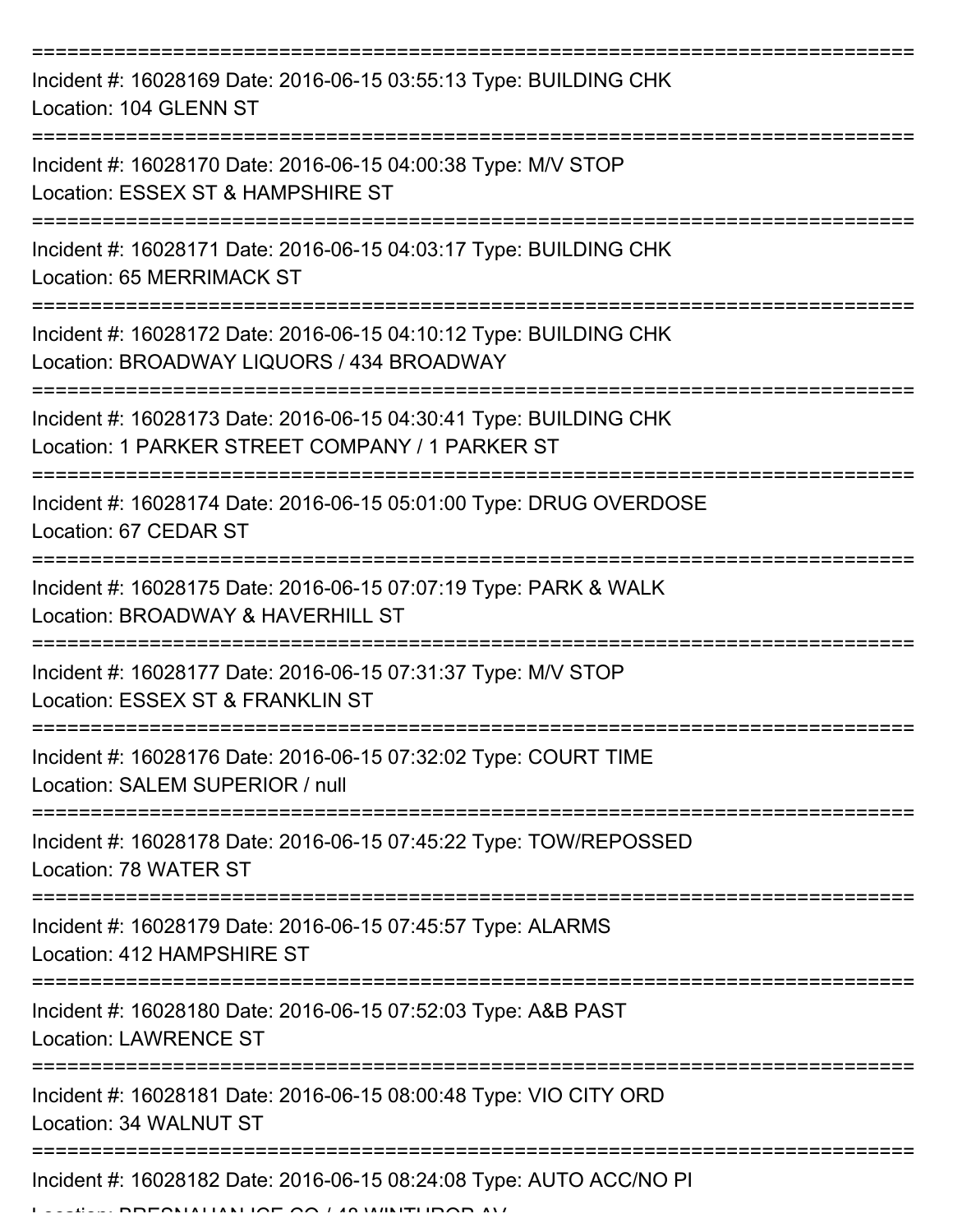| Incident #: 16028183 Date: 2016-06-15 08:31:18 Type: 209A/SERVE<br>Location: 112 MARSTON ST                                     |
|---------------------------------------------------------------------------------------------------------------------------------|
| Incident #: 16028184 Date: 2016-06-15 08:32:17 Type: WOMAN DOWN<br><b>Location: CENTRAL BRIDGE</b>                              |
| Incident #: 16028185 Date: 2016-06-15 08:32:25 Type: 209A/SERVE<br>Location: 62 GREENWOOD ST                                    |
| Incident #: 16028186 Date: 2016-06-15 08:33:25 Type: 209A/SERVE<br>Location: 62 GREENWOOD ST                                    |
| Incident #: 16028187 Date: 2016-06-15 08:34:25 Type: 209A/SERVE<br>Location: 90 LOWELL ST                                       |
| Incident #: 16028188 Date: 2016-06-15 08:35:46 Type: 209A/SERVE<br>Location: 19 SAVOIE AV                                       |
| ---------------------<br>Incident #: 16028189 Date: 2016-06-15 08:53:13 Type: CLOSE STREET<br>Location: GRAFTON ST & S UNION ST |
| Incident #: 16028190 Date: 2016-06-15 08:55:51 Type: CLOSE STREET<br>Location: HAMPSHIRE ST & MYRTLE ST                         |
| Incident #: 16028191 Date: 2016-06-15 08:57:51 Type: CLOSE STREET<br>Location: FULTON ST & HAVERHILL ST                         |
| Incident #: 16028192 Date: 2016-06-15 09:07:59 Type: PARK & WALK<br>Location: BRADFORD ST & BROADWAY                            |
| Incident #: 16028193 Date: 2016-06-15 09:15:33 Type: DISTURBANCE<br>Location: 51 LAWRENCE ST                                    |
| Incident #: 16028194 Date: 2016-06-15 09:26:32 Type: INVEST CONT<br>Location: 83 LEXINGTON ST                                   |
| Incident #: 16028195 Date: 2016-06-15 09:28:07 Type: 209A/SERVE<br>Location: 119 HAVERHILL ST                                   |
| Incident #: 16028196 Date: 2016-06-15 09:29:59 Type: ALARMS                                                                     |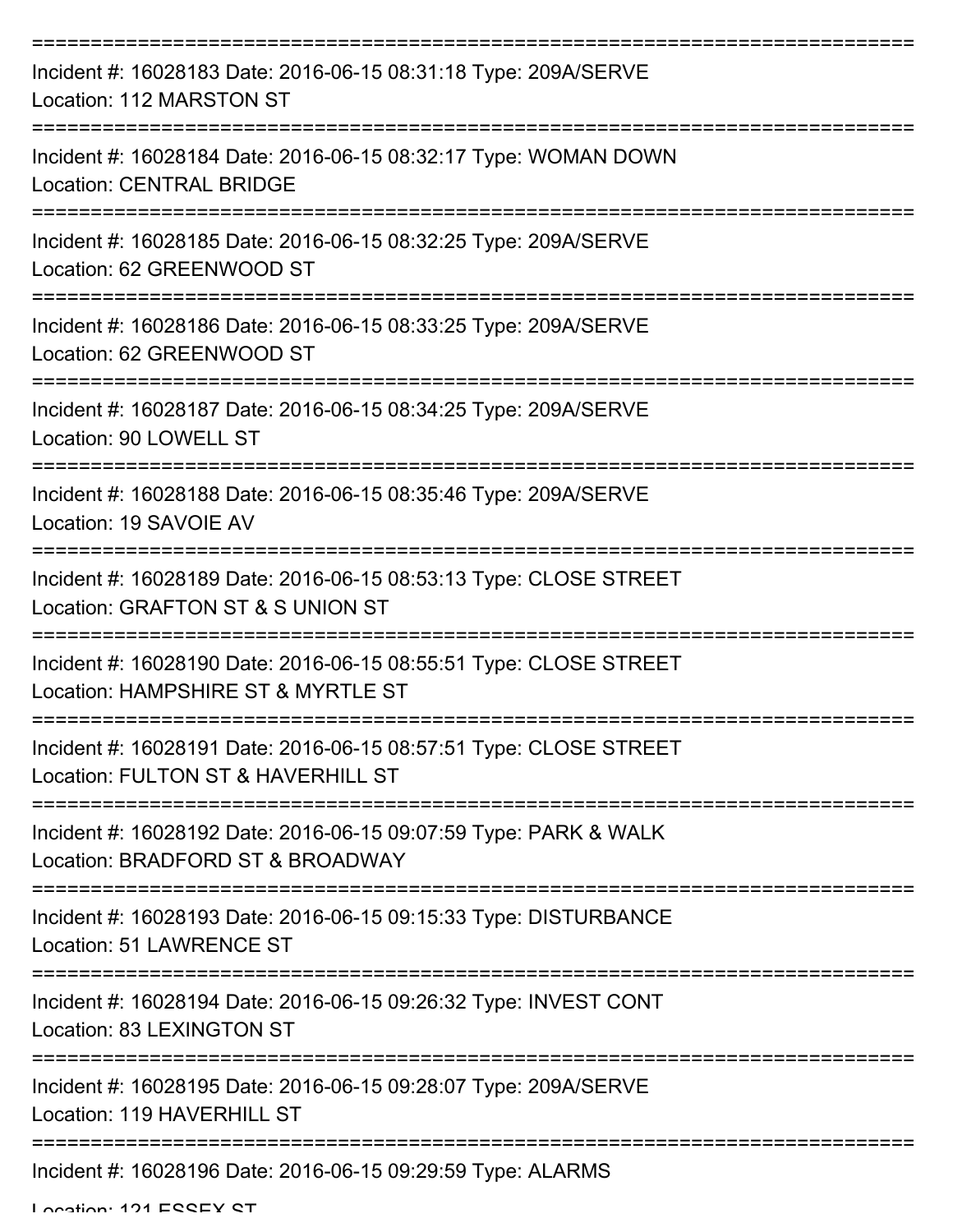| Incident #: 16028197 Date: 2016-06-15 09:32:16 Type: 209A/SERVE<br>Location: 10 HAVERHILL ST         |
|------------------------------------------------------------------------------------------------------|
| Incident #: 16028198 Date: 2016-06-15 09:37:42 Type: 209A/SERVE<br>Location: 103 JACKSON ST          |
| Incident #: 16028199 Date: 2016-06-15 09:39:06 Type: E911 HANGUP<br>Location: 287 JACKSON ST         |
| Incident #: 16028200 Date: 2016-06-15 09:43:26 Type: 209A/SERVE<br>Location: 237 JACKSON ST          |
| Incident #: 16028201 Date: 2016-06-15 09:47:33 Type: INVEST CONT<br>Location: 46 MORTON ST           |
| Incident #: 16028202 Date: 2016-06-15 09:50:17 Type: 209A/SERVE<br>Location: 43 BENNINGTON ST        |
| Incident #: 16028203 Date: 2016-06-15 09:50:17 Type: ALARMS<br>Location: 650 S UNION ST              |
| Incident #: 16028204 Date: 2016-06-15 09:56:21 Type: 209A/SERVE<br>Location: 7 BRADFORD ST           |
| Incident #: 16028205 Date: 2016-06-15 09:56:53 Type: INVEST CONT<br>Location: 77 OXFORD ST           |
| Incident #: 16028206 Date: 2016-06-15 10:01:10 Type: PARK & WALK<br>Location: BRADFORD ST & BROADWAY |
| Incident #: 16028207 Date: 2016-06-15 10:01:29 Type: PARK & WALK<br>Location: MARKET ST & S UNION ST |
| Incident #: 16028208 Date: 2016-06-15 10:02:48 Type: 209A/SERVE<br>Location: 11 LAWRENCE ST          |
| Incident #: 16028209 Date: 2016-06-15 10:03:11 Type: M/V STOP<br>Location: S UNION ST & SALEM ST     |
| Incident #: 16028210 Date: 2016-06-15 10:03:54 Type: M/V STOP<br>Location: S UNION ST & SALEM ST     |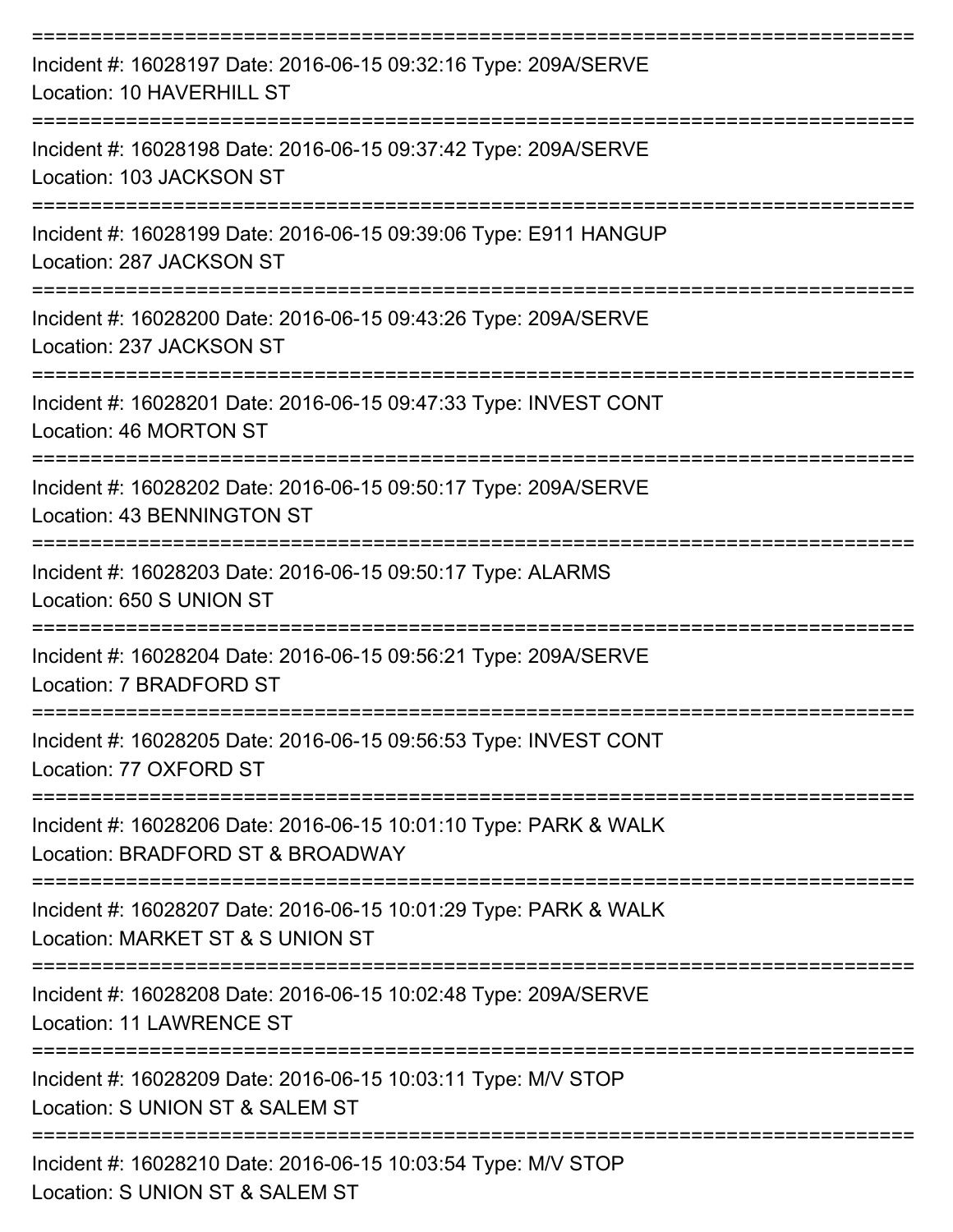| Incident #: 16028211 Date: 2016-06-15 10:07:34 Type: UNWANTEDGUEST<br>Location: 191 MAPLE ST FL REAR                             |
|----------------------------------------------------------------------------------------------------------------------------------|
| Incident #: 16028212 Date: 2016-06-15 10:08:37 Type: DOMESTIC/PAST<br>Location: 80 BUTLER ST                                     |
| Incident #: 16028213 Date: 2016-06-15 10:27:48 Type: NOISE ORD<br>Location: 393 CHESTNUT ST<br>:================================ |
| Incident #: 16028214 Date: 2016-06-15 10:30:29 Type: M/V STOP<br>Location: BROADWAY & HAVERHILL ST                               |
| Incident #: 16028215 Date: 2016-06-15 10:30:54 Type: M/V STOP<br>Location: JACKSON ST & KENDRICK ST                              |
| Incident #: 16028216 Date: 2016-06-15 10:35:56 Type: M/V STOP<br>Location: 188 BROADWAY                                          |
| Incident #: 16028217 Date: 2016-06-15 10:39:42 Type: INVEST CONT<br>Location: 853 ESSEX ST                                       |
| Incident #: 16028218 Date: 2016-06-15 10:40:57 Type: B&E/ATTEMPY<br>Location: STAR COMMUNICATIONS / 253 BROADWAY                 |
| Incident #: 16028220 Date: 2016-06-15 10:48:20 Type: ASSSIT OTHER PD<br>Location: 198 ESSEX ST #409                              |
| Incident #: 16028219 Date: 2016-06-15 10:51:33 Type: DOMESTIC/PAST<br>Location: 25 BEVEL ST                                      |
| Incident #: 16028221 Date: 2016-06-15 11:00:40 Type: DISABLED MV<br>Location: ESSEX ST & HAMPSHIRE ST                            |
| Incident #: 16028222 Date: 2016-06-15 11:08:08 Type: DRUG VIO<br>Location: BERKELEY ST & BRUCE ST                                |
| Incident #: 16028223 Date: 2016-06-15 11:12:39 Type: STOL/MV/PAS<br>Location: 378 S UNION ST                                     |
| Incident #: 16028224 Date: 2016-06-15 11:14:09 Type: PARK & WALK<br>Location: BRADFORD ST & BROADWAY                             |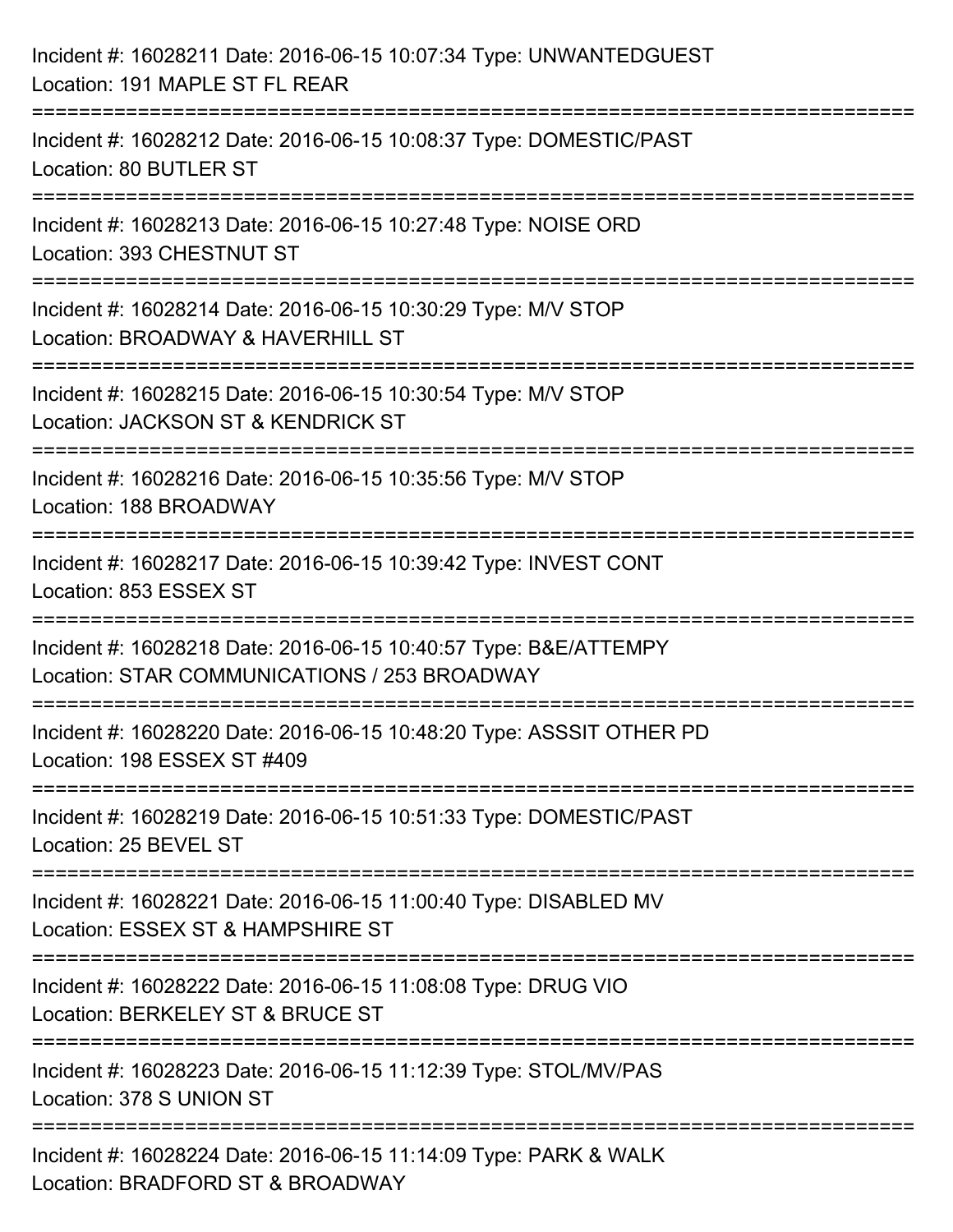| Incident #: 16028225 Date: 2016-06-15 11:23:36 Type: LOST PROPERTY<br>Location: YMCA / 40 LAWRENCE ST |
|-------------------------------------------------------------------------------------------------------|
| Incident #: 16028226 Date: 2016-06-15 11:26:09 Type: M/V STOP<br>Location: JACKSON ST & KNOX ST       |
| Incident #: 16028227 Date: 2016-06-15 11:27:00 Type: 209A/SERVE<br>Location: 16 ROWE ST               |
| Incident #: 16028229 Date: 2016-06-15 11:31:43 Type: HARASSMENT<br>Location: 88 BEACON ST #10         |
| Incident #: 16028228 Date: 2016-06-15 11:32:09 Type: MEDIC SUPPORT<br>Location: 22 PEMBROKE DR        |
| Incident #: 16028230 Date: 2016-06-15 11:36:50 Type: COURT DOC SERVE<br>Location: 55 BOWDOIN ST       |
| Incident #: 16028231 Date: 2016-06-15 11:39:11 Type: DRUG VIO<br>Location: ROYAL ST & SMITH ST        |
| Incident #: 16028232 Date: 2016-06-15 11:40:38 Type: 209A/SERVE<br>Location: 252 S BROADWAY           |
| Incident #: 16028233 Date: 2016-06-15 11:46:43 Type: 209A/SERVE<br>Location: 62 KENT ST               |
| Incident #: 16028234 Date: 2016-06-15 11:47:32 Type: DRUG VIO<br>Location: KNOX ST & PROSPECT ST      |
| Incident #: 16028235 Date: 2016-06-15 11:50:27 Type: DRUG VIO<br>Location: HAVERHILL ST & JENNINGS ST |
| Incident #: 16028236 Date: 2016-06-15 11:53:37 Type: AUTO ACC/NO PI<br>Location: 100 WINTHROP AV      |
| Incident #: 16028237 Date: 2016-06-15 11:53:46 Type: GUN CALL<br>Location: 419 LOWELL ST              |
| Incident #: 16028238 Date: 2016-06-15 12:02:13 Type: 209A/SERVE<br>Location: 24 GRAINGER ST           |

===========================================================================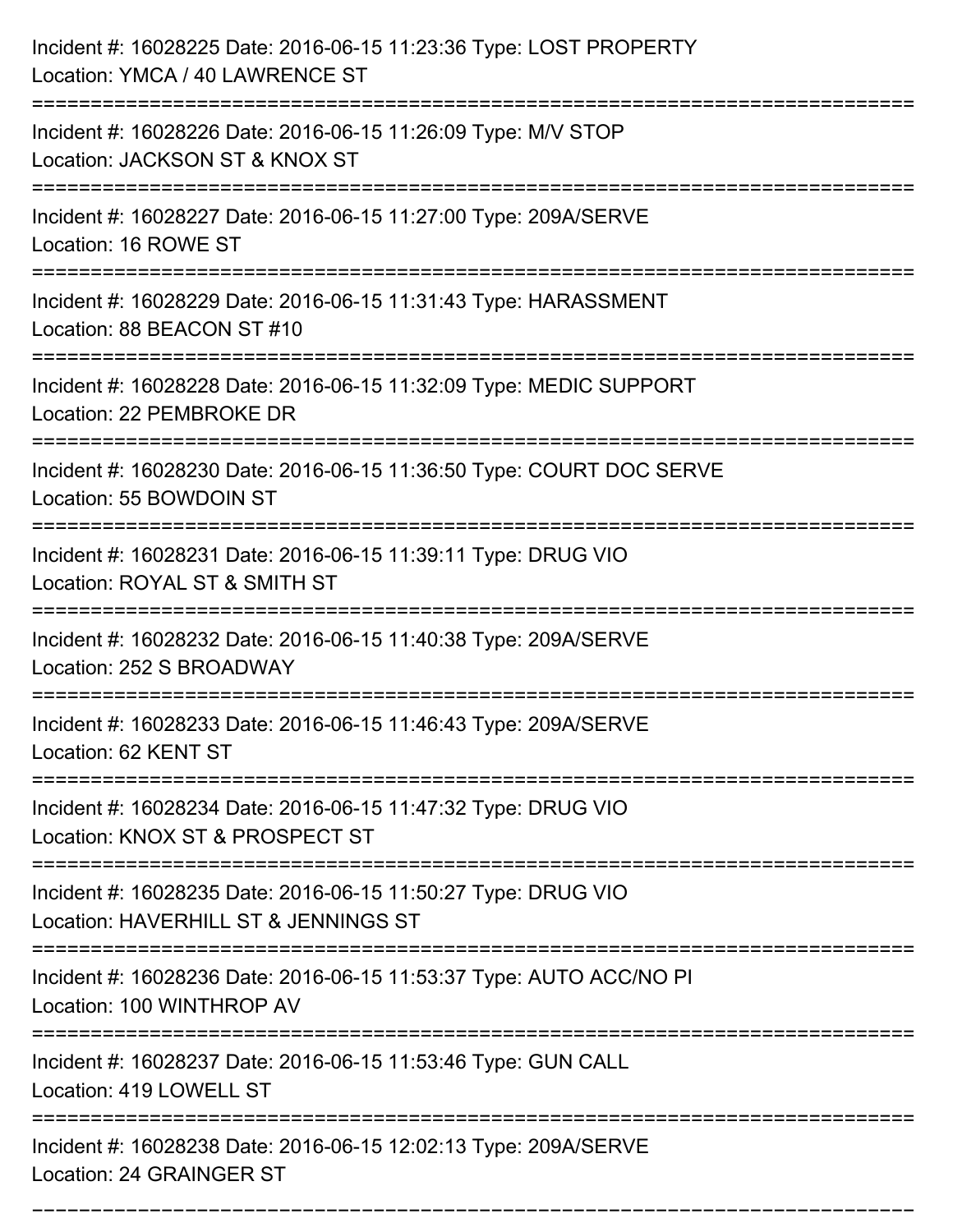| Incident #: 16028239 Date: 2016-06-15 12:02:43 Type: STOLEN PROP<br>Location: 111 MYRTLE ST                                           |
|---------------------------------------------------------------------------------------------------------------------------------------|
| Incident #: 16028240 Date: 2016-06-15 12:10:24 Type: COURT DOC SERVE<br>Location: 72 TREMONT ST                                       |
| Incident #: 16028241 Date: 2016-06-15 12:18:42 Type: MEDIC SUPPORT<br>Location: 481 S BROADWAY #2<br>================================ |
| Incident #: 16028242 Date: 2016-06-15 12:20:38 Type: 209A/SERVE<br>Location: 555 HAVERHILL ST                                         |
| Incident #: 16028245 Date: 2016-06-15 12:21:30 Type: MAN DOWN<br>Location: CHESTNUT ST & SHORT ST                                     |
| Incident #: 16028243 Date: 2016-06-15 12:22:02 Type: M/V STOP<br>Location: 436 LOWELL ST                                              |
| Incident #: 16028244 Date: 2016-06-15 12:22:45 Type: 209A/SERVE<br>Location: 12 CANTERBURY ST                                         |
| Incident #: 16028246 Date: 2016-06-15 12:23:07 Type: M/V STOP<br>Location: BROADWAY & CROSS ST                                        |
| Incident #: 16028248 Date: 2016-06-15 12:26:56 Type: SUS PERS/MV<br>Location: COMMON ST & NEWBURY ST                                  |
| Incident #: 16028247 Date: 2016-06-15 12:29:48 Type: 209A/SERVE<br>Location: 30 MORTON ST                                             |
| Incident #: 16028249 Date: 2016-06-15 12:30:07 Type: CK WELL BEING<br>Location: 111 EXCHANGE ST                                       |
| Incident #: 16028250 Date: 2016-06-15 12:37:29 Type: DRUG VIO<br>Location: 37 HILLSIDE AV                                             |
| Incident #: 16028251 Date: 2016-06-15 12:45:02 Type: MEDIC SUPPORT<br>Location: 481 S BROADWAY                                        |
| Incident #: 16028252 Date: 2016-06-15 12:46:16 Type: DRUG VIO<br>Location: THORNTON AV & WATER ST                                     |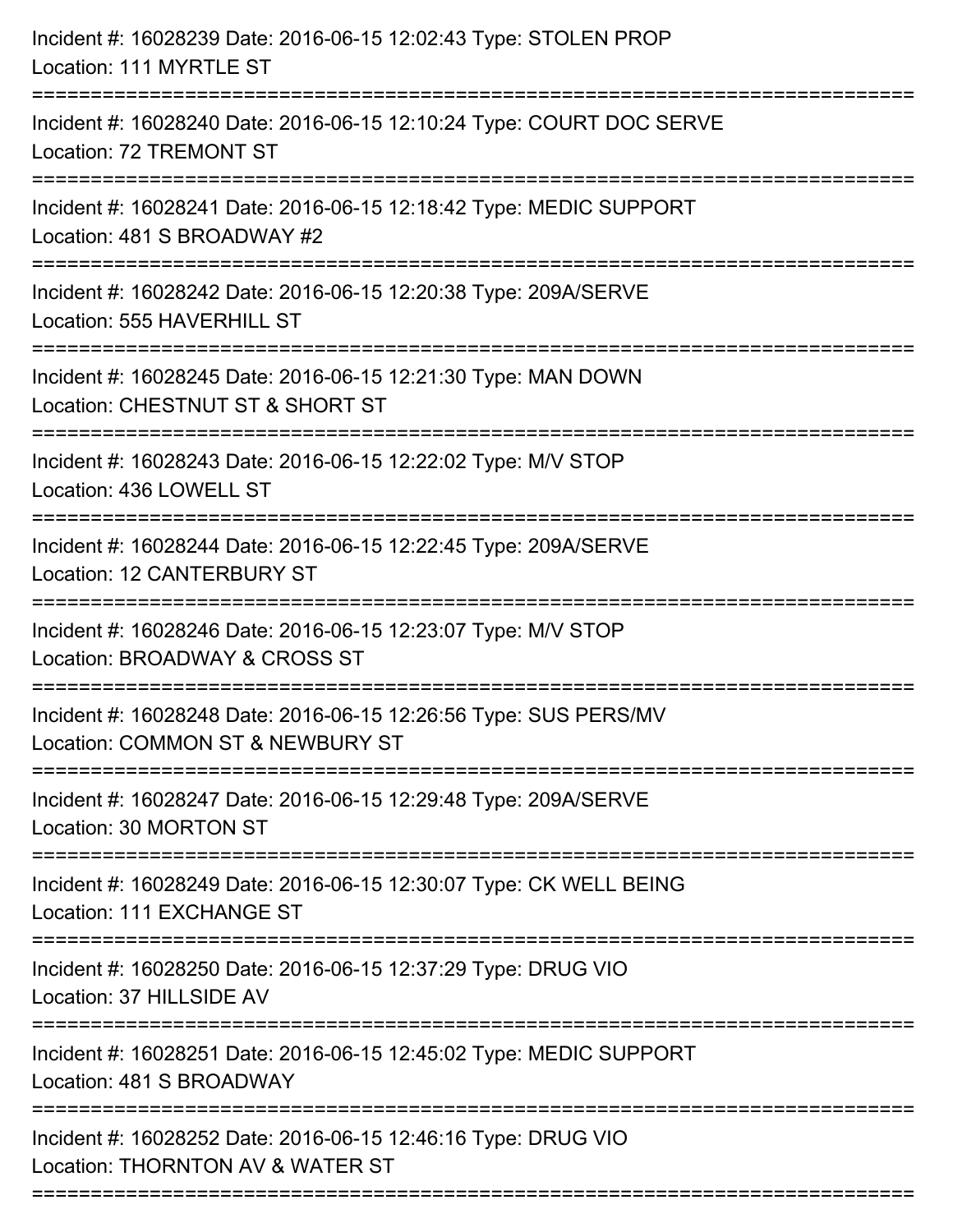Location: MERRIMACK & 495

| Incident #: 16028254 Date: 2016-06-15 12:56:36 Type: TOW OF M/V<br>Location: 405 LOWELL ST                          |
|---------------------------------------------------------------------------------------------------------------------|
| Incident #: 16028255 Date: 2016-06-15 12:57:53 Type: HARASSMENT<br>Location: 62 KENT ST                             |
| Incident #: 16028256 Date: 2016-06-15 13:02:03 Type: AUTO ACC/NO PI<br>Location: 5 S UNION ST                       |
| Incident #: 16028257 Date: 2016-06-15 13:22:36 Type: DRUG VIO<br>Location: FULTON ST & HAVERHILL ST                 |
| Incident #: 16028258 Date: 2016-06-15 13:25:39 Type: DRUG VIO<br>Location: FULTON ST & HAVERHILL ST                 |
| Incident #: 16028259 Date: 2016-06-15 13:25:57 Type: DRUG VIO<br>Location: FLORENCE AV & MAGNOLIA ST                |
| Incident #: 16028260 Date: 2016-06-15 13:37:07 Type: M/V STOP<br>Location: CANAL ST & FRANKLIN ST                   |
| Incident #: 16028261 Date: 2016-06-15 13:39:38 Type: LARCENY/PAST<br>Location: 70 N PARISH RD                       |
| Incident #: 16028262 Date: 2016-06-15 13:45:42 Type: INVEST CONT<br>Location: 25 BEVEL ST                           |
| Incident #: 16028263 Date: 2016-06-15 14:03:03 Type: DRUG VIO<br>Location: E HAVERHILL ST & SARGENT ST              |
| Incident #: 16028264 Date: 2016-06-15 14:29:48 Type: LOST PROPERTY<br>Location: ARLINGTON SCHOOL / 150 ARLINGTON ST |
| Incident #: 16028265 Date: 2016-06-15 14:35:39 Type: M/V STOP<br>Location: AMESBURY ST & LOWELL ST                  |
| Incident #: 16028266 Date: 2016-06-15 14:50:58 Type: DRUG VIO<br>Location: SARATOGA ST & SARATOGA TER               |
|                                                                                                                     |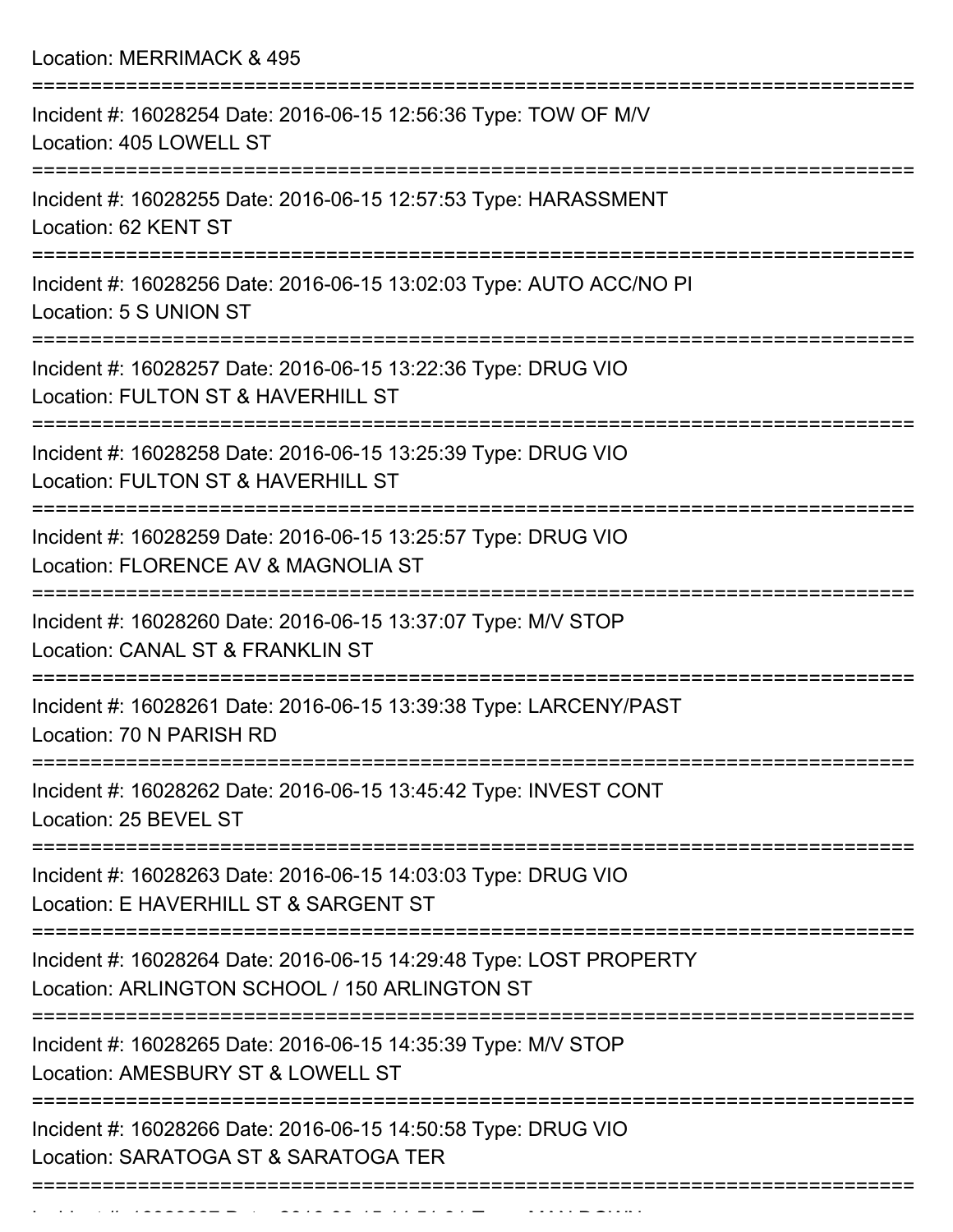| Location: LAWRENCE ST & MYRTLE ST<br>--------------------------                                                                   |
|-----------------------------------------------------------------------------------------------------------------------------------|
| Incident #: 16028270 Date: 2016-06-15 14:52:58 Type: WARRANT SERVE<br>Location: 122 MYRTLE ST                                     |
| Incident #: 16028268 Date: 2016-06-15 14:53:30 Type: A&B PAST<br>Location: 18 BELLEVUE ST<br>:==========================          |
| Incident #: 16028269 Date: 2016-06-15 14:53:44 Type: M/V STOP<br>Location: 700 ESSEX ST                                           |
| Incident #: 16028273 Date: 2016-06-15 14:57:24 Type: INVESTIGATION<br>Location: 11 OHIO AV #1                                     |
| Incident #: 16028271 Date: 2016-06-15 14:57:47 Type: CK WELL BEING<br>Location: 75 BROOKFIELD ST FL 3                             |
| Incident #: 16028272 Date: 2016-06-15 14:59:37 Type: DRUG VIO<br>Location: E HAVERHILL ST & PROSPECT ST                           |
| Incident #: 16028274 Date: 2016-06-15 15:01:07 Type: ALARMS<br>Location: 74 FOSTER ST                                             |
| Incident #: 16028275 Date: 2016-06-15 15:02:42 Type: AUTO ACC/NO PI<br>Location: 21 LOGAN ST                                      |
| Incident #: 16028276 Date: 2016-06-15 15:09:11 Type: STOL/MV/PAS<br>Location: EBLEN STORE / 490 ESSEX ST                          |
| -------------------------<br>Incident #: 16028277 Date: 2016-06-15 15:14:51 Type: DRUG VIO<br>Location: E HAVERHILL ST & FERRY ST |
| Incident #: 16028278 Date: 2016-06-15 15:33:00 Type: LARCENY/PAST<br>Location: 108 AMES ST                                        |
| Incident #: 16028279 Date: 2016-06-15 15:40:38 Type: M/V STOP<br>Location: HAVERHILL ST & WARREN ST                               |
| Incident #: 16028280 Date: 2016-06-15 15:42:51 Type: WARRANT SERVE<br>Location: 122 MYRTLE ST                                     |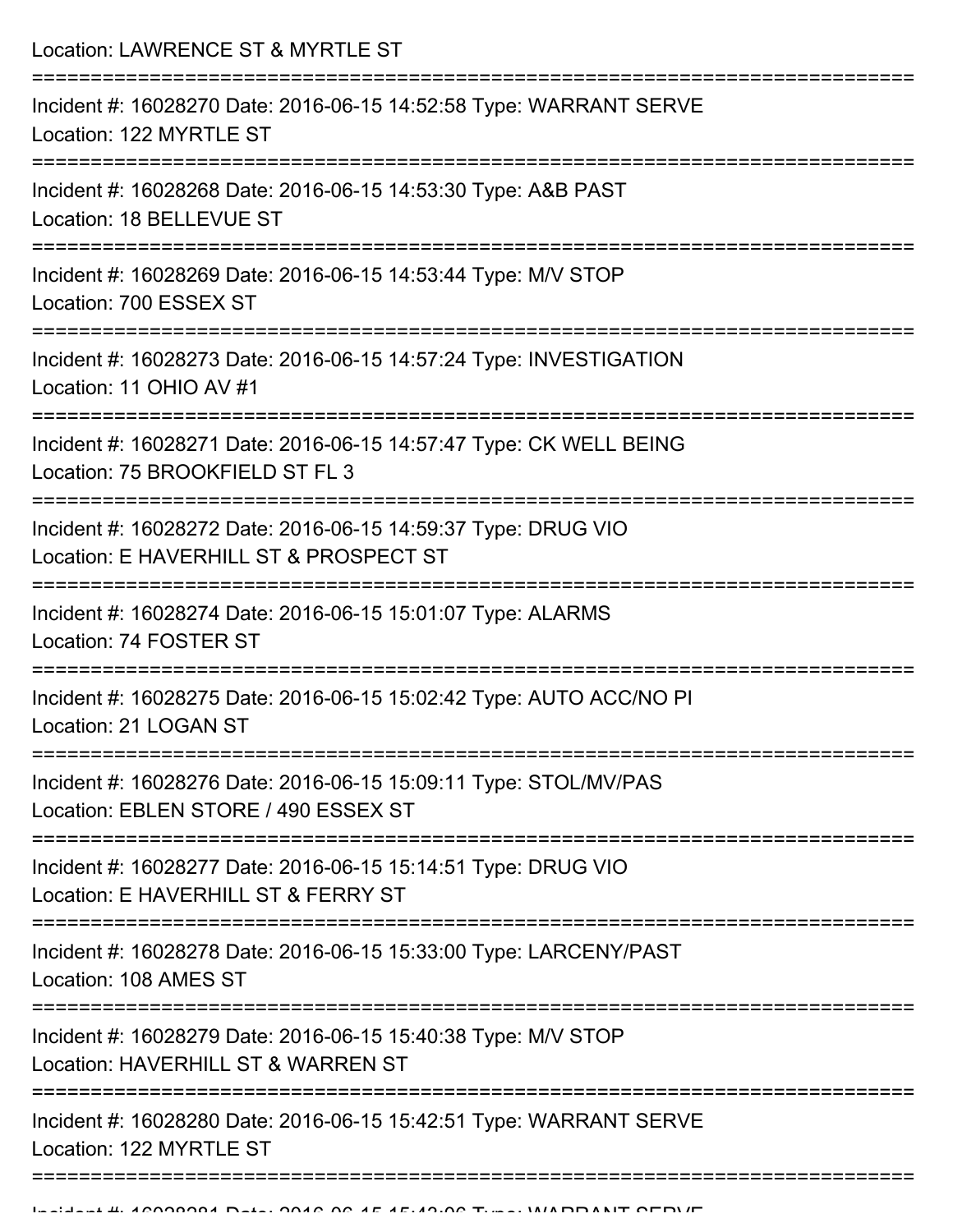Location: 122 MYRTLE ST =========================================================================== Incident #: 16028282 Date: 2016-06-15 15:58:24 Type: UNWANTEDGUEST Location: 188 HOWARD ST =========================================================================== Incident #: 16028283 Date: 2016-06-15 16:02:08 Type: DRUG VIO Location: SPRING ST & WAYNE ST =========================================================================== Incident #: 16028284 Date: 2016-06-15 16:04:16 Type: M/V STOP Location: HAMPSHIRE ST & HAVERHILL ST =========================================================================== Incident #: 16028285 Date: 2016-06-15 16:08:58 Type: DRUG VIO Location: KRESS ST & SPRING ST =========================================================================== Incident #: 16028286 Date: 2016-06-15 16:14:05 Type: DRUG VIO Location: LAFAYETTE AV =========================================================================== Incident #: 16028287 Date: 2016-06-15 16:16:35 Type: SUS PERS/MV Location: 51 CROSS ST =========================================================================== Incident #: 16028288 Date: 2016-06-15 16:29:26 Type: MAL DAMAGE Location: 53 CROSS ST =========================================================================== Incident #: 16028289 Date: 2016-06-15 16:30:48 Type: ASSSIT OTHER PD Location: 423 S UNION ST =========================================================================== Incident #: 16028290 Date: 2016-06-15 16:34:38 Type: DOMESTIC/PROG Location: 22 WOODLAND ST #201 =========================================================================== Incident #: 16028291 Date: 2016-06-15 16:40:13 Type: HARASSMENT Location: 233 JACKSON ST #4 =========================================================================== Incident #: 16028292 Date: 2016-06-15 16:48:16 Type: DRUG VIO Location: CARLETON ST & DANA ST =========================================================================== Incident #: 16028293 Date: 2016-06-15 16:52:12 Type: AUTO ACC/NO PI Location: 87 CROSS ST =========================================================================== Incident #: 16028294 Date: 2016-06-15 17:10:02 Type: VIO CITY ORD Location: 64 FLORAL ST ===========================================================================

Incident #: 16028295 Date: 2016-06-15 17:12:54 Type: CIVIL PROB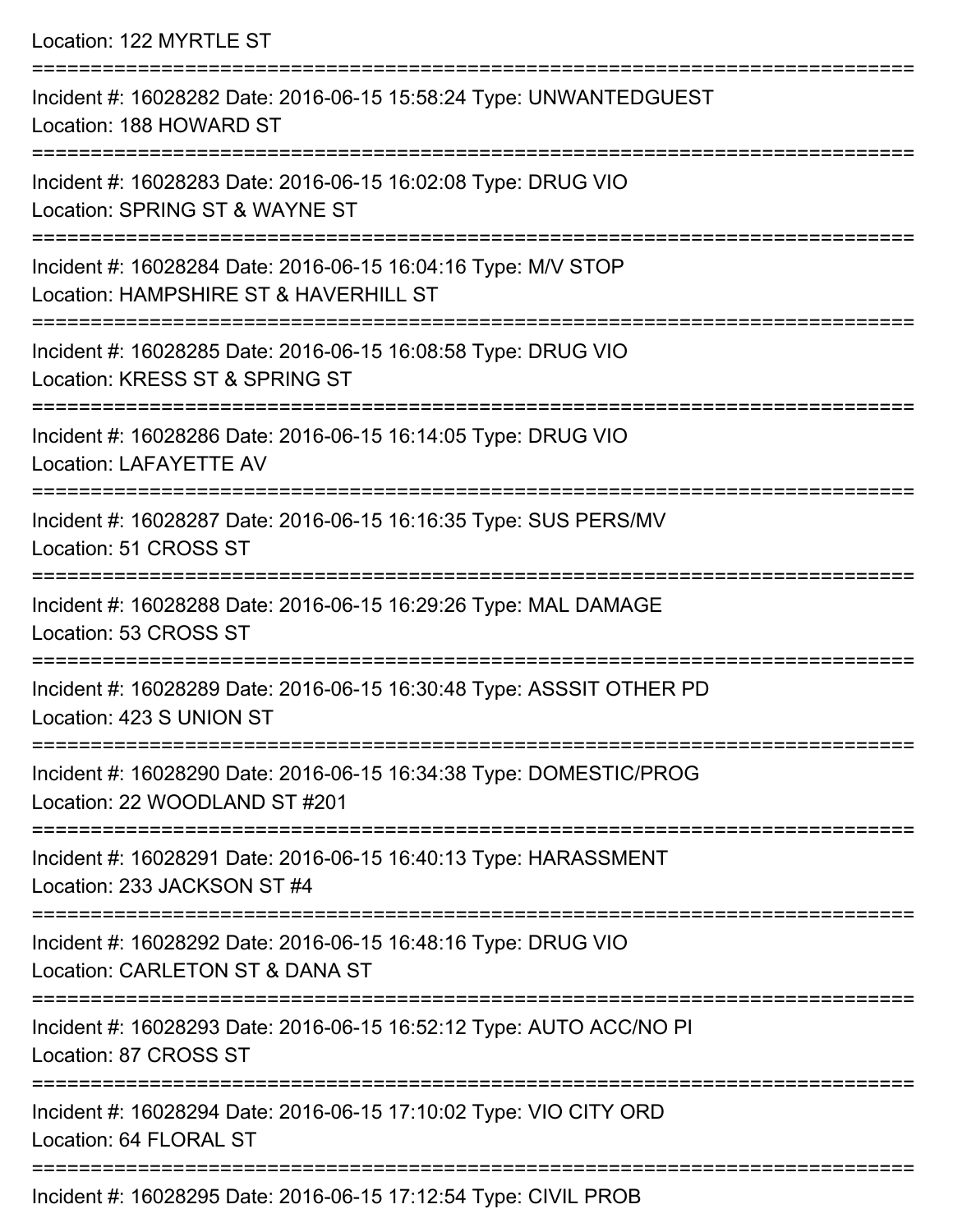| Incident #: 16028296 Date: 2016-06-15 17:16:11 Type: 911 HANG UP<br>Location: MOTA RESIDENCE / 66 E HAVERHILL ST |
|------------------------------------------------------------------------------------------------------------------|
| Incident #: 16028297 Date: 2016-06-15 17:17:46 Type: MEDIC SUPPORT<br>Location: 45 SULLIVAN AV                   |
| Incident #: 16028298 Date: 2016-06-15 17:34:05 Type: SUS PERS/MV<br>Location: RIVERFRONT PARK / EATON            |
| Incident #: 16028299 Date: 2016-06-15 17:47:56 Type: DOMESTIC/PROG<br>Location: 22 BYRON AV                      |
| Incident #: 16028300 Date: 2016-06-15 17:59:11 Type: M/V STOP<br>Location: 22 BYRON AV                           |
| Incident #: 16028301 Date: 2016-06-15 18:03:16 Type: SUS PERS/MV<br>Location: AMES ST & YALE ST                  |
| Incident #: 16028302 Date: 2016-06-15 18:08:15 Type: M/V STOP<br>Location: S UNION ST & WINTHROP AV              |
| Incident #: 16028303 Date: 2016-06-15 18:17:01 Type: TOW OF M/V<br>Location: MARKET ST & SHAWSHEEN CT            |
| Incident #: 16028304 Date: 2016-06-15 18:21:10 Type: M/V STOP<br>Location: MARKET ST & SALEM ST                  |
| Incident #: 16028305 Date: 2016-06-15 18:40:57 Type: AUTO ACC/NO PI<br>Location: BLANCHARD ST & SALEM ST         |
| Incident #: 16028306 Date: 2016-06-15 18:45:33 Type: VIO CITY ORD<br>Location: 310 SALEM ST                      |
| Incident #: 16028307 Date: 2016-06-15 18:48:58 Type: NOISE ORD<br>Location: 170 SPRUCE ST FL 1                   |
| Incident #: 16028308 Date: 2016-06-15 18:59:38 Type: M/V STOP<br>Location: 2 MUSEUM SQ                           |
| Incident #: 16028309 Date: 2016-06-15 19:03:54 Type: M/V STOP                                                    |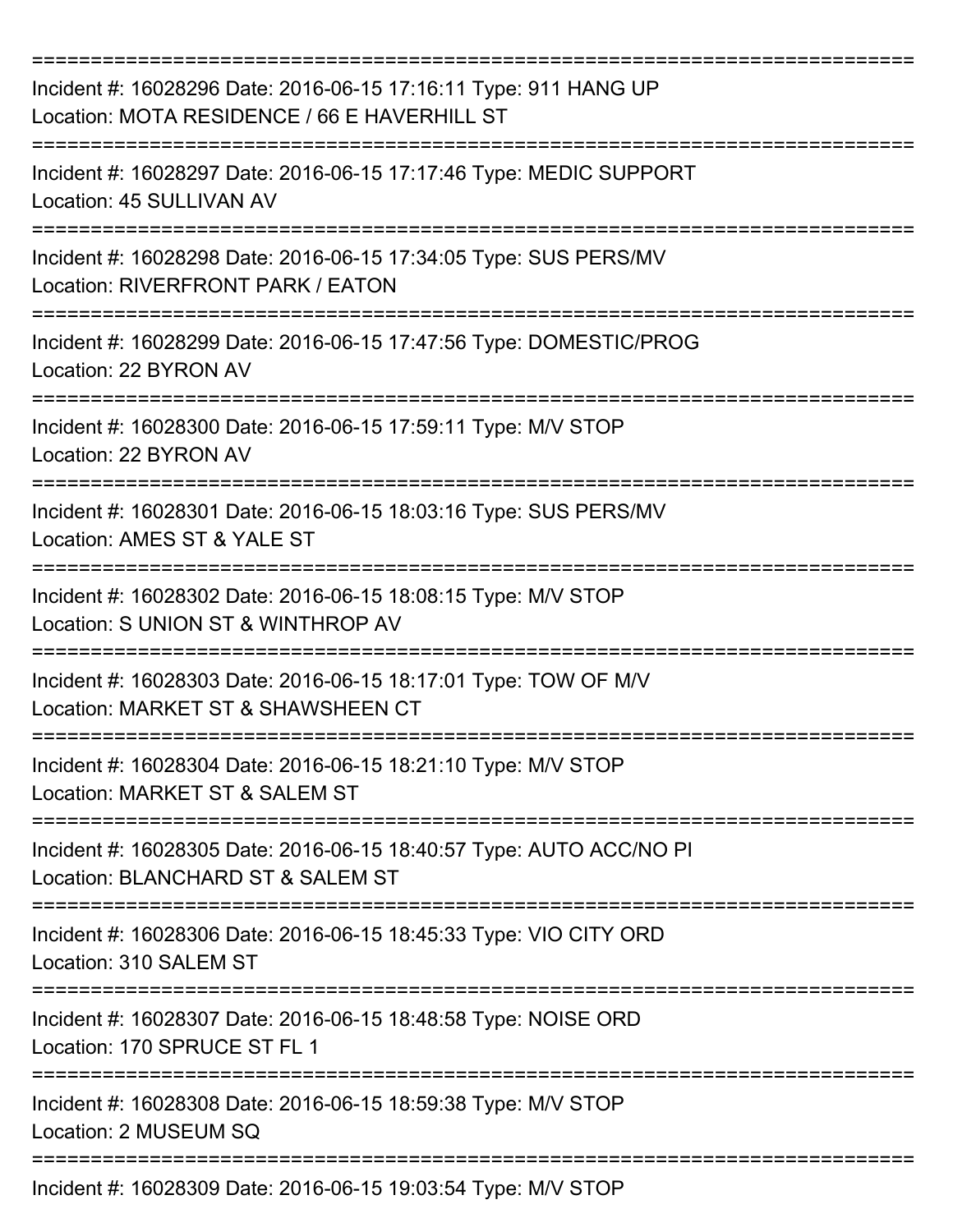| Incident #: 16028310 Date: 2016-06-15 19:06:59 Type: M/V STOP<br>Location: 218 PHILLIPS ST                |
|-----------------------------------------------------------------------------------------------------------|
| Incident #: 16028311 Date: 2016-06-15 19:11:13 Type: M/V STOP<br>Location: CHICKERING ST & WINTHROP AV    |
| Incident #: 16028312 Date: 2016-06-15 19:15:42 Type: M/V STOP<br>Location: CANAL ST & HAMPSHIRE ST        |
| Incident #: 16028313 Date: 2016-06-15 19:17:24 Type: M/V STOP<br>Location: BROADWAY & CEDAR ST            |
| Incident #: 16028314 Date: 2016-06-15 19:28:35 Type: ASSIST FIRE<br>Location: 0 BROADWAY                  |
| Incident #: 16028316 Date: 2016-06-15 19:33:47 Type: UNWANTEDGUEST<br>Location: 291 HOWARD ST FL 3        |
| Incident #: 16028315 Date: 2016-06-15 19:34:11 Type: ALARM/BURG<br>Location: 491 BROADWAY<br>============ |
| Incident #: 16028318 Date: 2016-06-15 19:42:26 Type: SUS PERS/MV<br>Location: NORTH COMMON / null         |
| Incident #: 16028317 Date: 2016-06-15 19:43:28 Type: STOL/MV/PAS<br>Location: 280 HIGH ST                 |
| Incident #: 16028320 Date: 2016-06-15 19:47:05 Type: SUS PERS/MV<br>Location: 25 SUMMER ST                |
| Incident #: 16028319 Date: 2016-06-15 19:48:19 Type: MAL DAMAGE<br>Location: 31 PLATT ST                  |
| Incident #: 16028321 Date: 2016-06-15 19:57:22 Type: NOISE ORD<br>Location: 170 SPRUCE ST                 |
| Incident #: 16028322 Date: 2016-06-15 20:02:22 Type: UNKNOWN PROB<br>Location: 65 UNION ST #201           |
| Incident #: 16028323 Date: 2016-06-15 20:06:18 Type: HIT & RUN M/V                                        |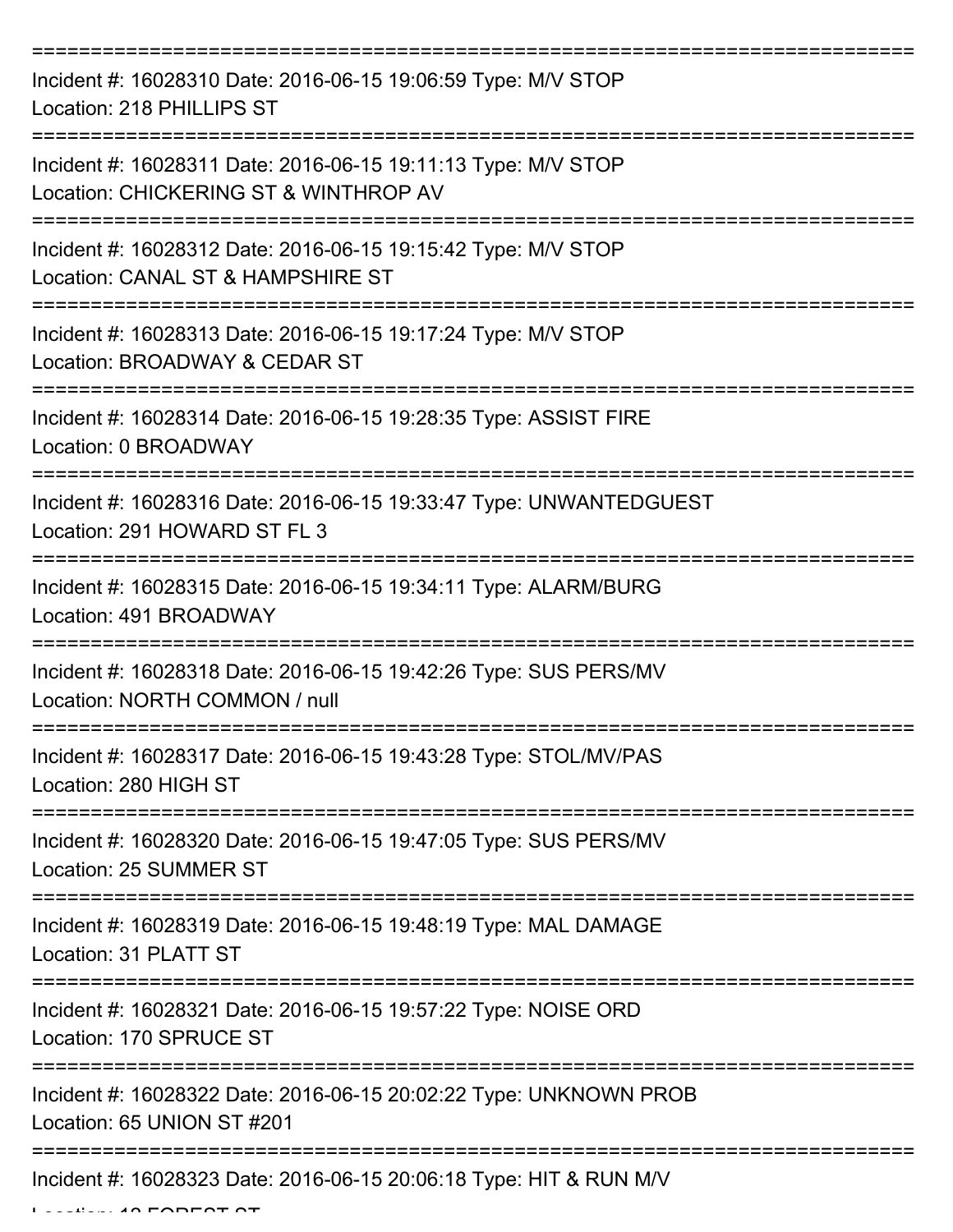| Incident #: 16028324 Date: 2016-06-15 20:40:31 Type: MISSING PERS<br>Location: 3 STATE ST                          |
|--------------------------------------------------------------------------------------------------------------------|
| Incident #: 16028325 Date: 2016-06-15 20:43:56 Type: MEDIC SUPPORT<br>Location: 180 CRAWFORD ST<br>:============== |
| Incident #: 16028326 Date: 2016-06-15 20:58:11 Type: UNWANTEDGUEST<br>Location: 73 BROOKFIELD ST #A                |
| Incident #: 16028327 Date: 2016-06-15 20:59:28 Type: NOISE ORD<br>Location: HAFFNERS CAR WASH / PARKER             |
| Incident #: 16028329 Date: 2016-06-15 21:02:31 Type: UNWANTEDGUEST<br>Location: PEMBERTON / null                   |
| Incident #: 16028328 Date: 2016-06-15 21:02:44 Type: ALARM/BURG<br>Location: 14 N BOYLSTON ST                      |
| Incident #: 16028331 Date: 2016-06-15 21:04:01 Type: FIRE<br>Location: 39 BASSWOOD ST                              |
| Incident #: 16028330 Date: 2016-06-15 21:04:35 Type: NOISE ORD<br><b>Location: BOAT RAMP</b>                       |
| Incident #: 16028332 Date: 2016-06-15 21:06:18 Type: CK WELL BEING<br>Location: 40 HOFFMAN AV                      |
| Incident #: 16028333 Date: 2016-06-15 21:18:30 Type: B&E/PAST<br>Location: COMMON ST & UNION ST                    |
| Incident #: 16028334 Date: 2016-06-15 21:24:20 Type: NOISE ORD<br>Location: 315 PROSPECT ST FL 3                   |
| Incident #: 16028335 Date: 2016-06-15 21:25:10 Type: UNWANTEDGUEST<br>Location: ALL CHECKS CASHED / 9 BROADWAY     |
| Incident #: 16028336 Date: 2016-06-15 21:26:54 Type: SUS PERS/MV<br>Location: MAGINNIS AV & SULLIVAN AV            |
| Incident #: 16028337 Date: 2016-06-15 21:43:00 Type: M/V STOP                                                      |

Location: ADI INCTON ST & WYMAN ST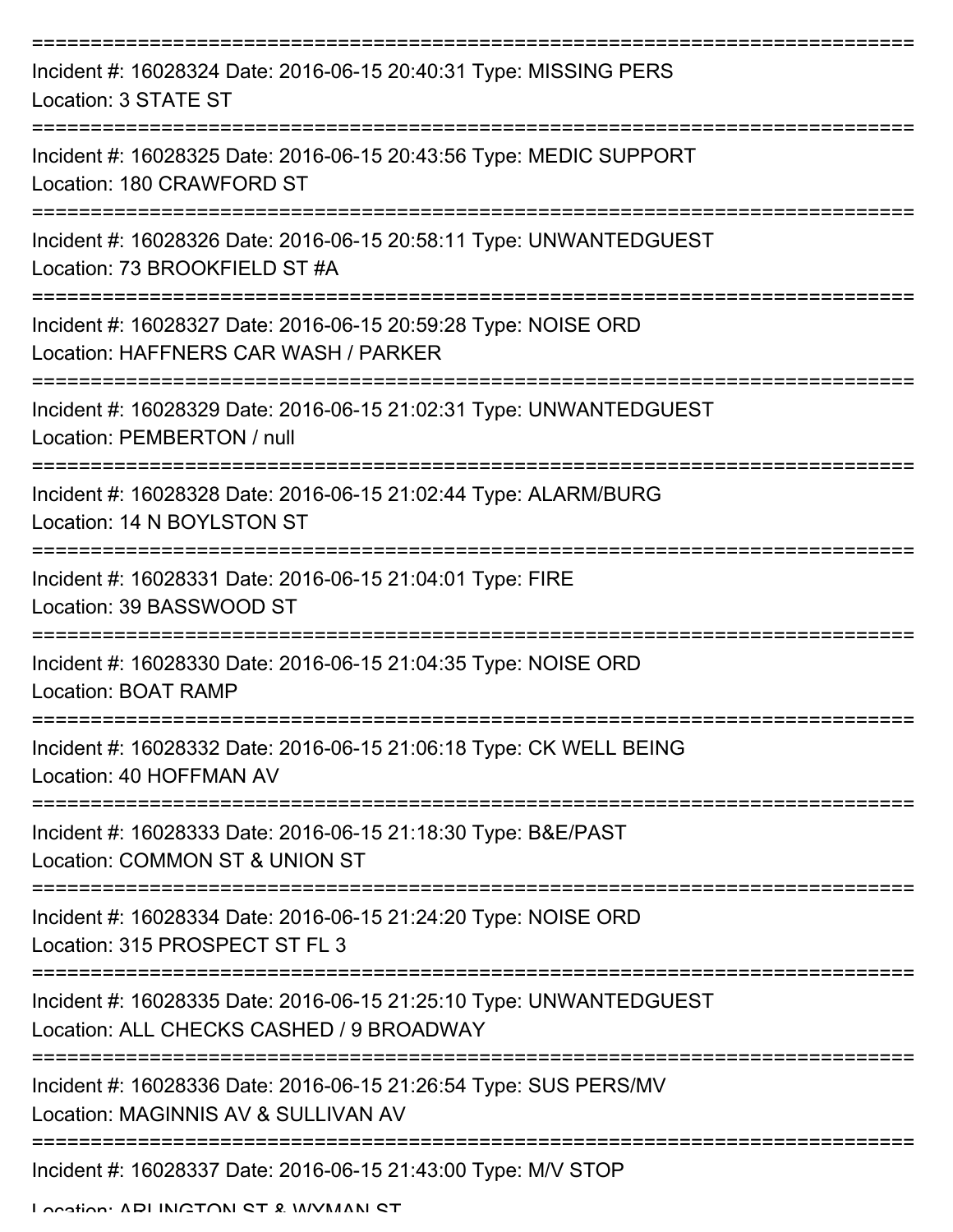| Incident #: 16028338 Date: 2016-06-15 21:44:04 Type: NOISE ORD<br>Location: 49 EXCHANGE ST                                       |
|----------------------------------------------------------------------------------------------------------------------------------|
| Incident #: 16028339 Date: 2016-06-15 22:04:14 Type: DRUG OVERDOSE<br>Location: TACO BELL / 79 WINTHROP AV                       |
| Incident #: 16028340 Date: 2016-06-15 22:05:27 Type: AUTO ACC/NO PI<br>Location: FRANKLIN ST & LOWELL ST                         |
| Incident #: 16028341 Date: 2016-06-15 22:06:15 Type: CK WELL BEING<br>Location: 100 MARSTON ST FL 1                              |
| Incident #: 16028342 Date: 2016-06-15 22:17:35 Type: SUS PERS/MV<br>Location: 297 S BROADWAY                                     |
| Incident #: 16028343 Date: 2016-06-15 22:21:01 Type: UNKNOWN PROB<br>Location: 31 CRESCENT ST FL 3                               |
| Incident #: 16028344 Date: 2016-06-15 22:21:56 Type: ALARM/HOLD<br>Location: 51 S CANAL ST                                       |
| Incident #: 16028345 Date: 2016-06-15 22:25:50 Type: NOISE ORD<br>Location: 34 SALEM ST                                          |
| Incident #: 16028346 Date: 2016-06-15 22:35:11 Type: ALARM/BURG<br>Location: MARIA ALCANTARA / 530 BROADWAY                      |
| Incident #: 16028347 Date: 2016-06-15 22:44:42 Type: UNWANTEDGUEST<br>Location: 1 TREMONT ST #3                                  |
| Incident #: 16028348 Date: 2016-06-15 22:50:41 Type: MISSING PERS<br>Location: 25 VINE ST                                        |
| ===================================<br>Incident #: 16028349 Date: 2016-06-15 22:52:54 Type: NOISE ORD<br>Location: 148 WILLOW ST |
| Incident #: 16028350 Date: 2016-06-15 23:09:50 Type: B&E/PROG<br>Location: 336 COMMON ST                                         |
| Incident #: 16028351 Date: 2016-06-15 23:19:32 Type: CK WELL BEING<br>Location: 235 FERRY ST                                     |